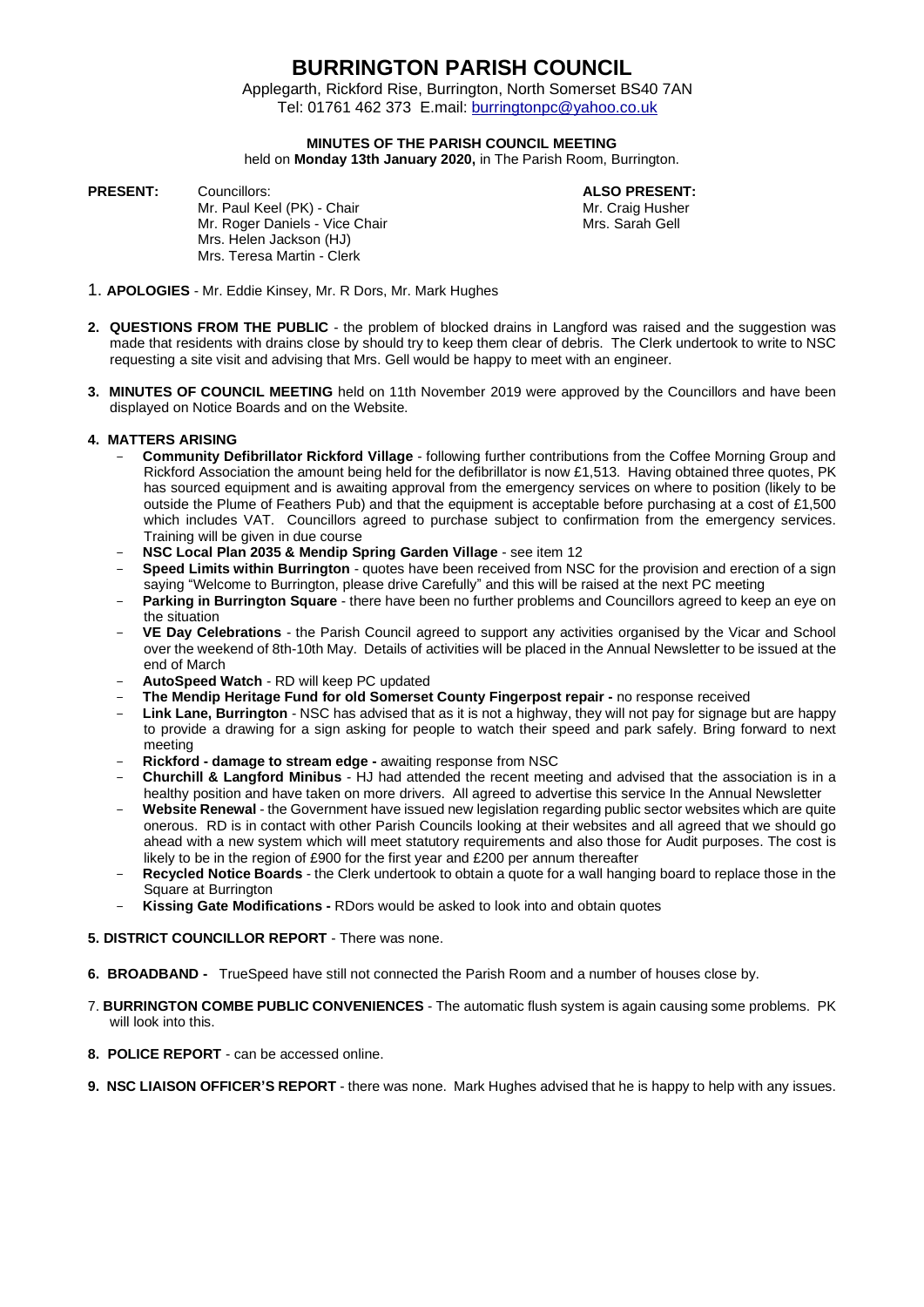Applegarth, Rickford Rise, Burrington, North Somerset BS40 7AN Tel: 01761 462 373 E.mail: [burringtonpc@yahoo.co.uk](mailto:burringtonpc@yahoo.co.uk)

### **10. CORRESPONDENCE**

- **NALC Consultation on new Code of Audit Practice** noted by Clerk and Internal Auditor
- **Strawberry Gardens Care Housing, Yatton -** information on Website
- **Climate Change** ALCA Workshop meeting did not take place
- **Strengthening Police Powers to tackle unauthorised encampments** Noted
- **ALCA Church Care -** Noted
- **NALC - Support Local Electricity Bill Noted**
- **North Somerset Budget -** Noted
- **Yeo Valley Farms -** the recent Mendip Society Newsletter made interesting reading of plans for Yeo Valley Farms. Councillors felt an invitation should be extended to AONB and Blagdon Parish Council to hold a consultation meeting and that both Parish Councils should be involved in any planning application. Raise at next meeting
- **Citizens Advice Grant Enquiry 2020-21** all agreed to make a donation of £50.00
- **PCAA Agenda & Papers for meeting 23rd January** RD may attend
- **Need Crisis & Recovery Centre - WSM -** noted new facility now open
- **ALCA - Surveillance camera regulations** Noted
- **NSC Rewilding** Burrington Parish Council have no open spaces. A local resident has been providing trees to locals to plant in their gardens
- **Mendip Hills AONB Partnership representation -** Helen Jackson offered to apply for a position
- **Royal Garden Party Nomination -** Noted

#### **11. PLANNING APPLICATIONS**

**19/P/2943/OUT - The Beeches, Station Road, Langford** - The Clerk undertook to advise the Planning officer that the application is contrary to local planning policy and the site is unrealistic for what is being proposed, i.e. quality of environment and access arrangements

**Updates**

- **Bristol Airport expansion** Our representations made in January 2019 remain unchanged. RD will keep on top of developments and advise accordingly
- **Blagdon Water Gardens** information on the Website, no date yet for determination.
- **12. JOINT SPATIAL PLAN & JOINT TRANSPORT PLAN** the withdrawal of the Joint Spatial Plan will have a knock on effect on the Joint Transport Plan and Parish Councils should be involved in the consultation. Following discussions with other local Parishes it was agreed that a letter be sent to John Penrose MP asking that he raise our concerns with North Somerset Council. The final letter will be placed on our website. RD will continue to keep a close eye on emerging plans and their implications for the Parish.
- **13. BURIAL GROUND/CHURCHYARD -** the funerals of Alison Robbie and Sylvia Norton will take place during January.
- **14. ACCOUNTS - RECEIPTS & PAYMENTS - payment** of the accounts shown on the following page were proposed by Roger Daniels and seconded by Helen Jackson.

Details from bank statements @ 31st December 2019, show the following balances:<br>Liquidity Account - £8,116.46 Current Account - £6,139.94 Business Reserve Liquidity Account - £8,116.46 Current Account - £6,139.94 Business Reserve Account - £6,616.26 £1,513 is being held for the purchase of a Defibrillator in Rickford Village

**ANNUAL PRECEPT REQUEST** - It was agree that we should keep the annual Precept to £3,000 and the Clerk undertook to advise NSC accordingly.

#### **15. ANY OTHER BUSINESS**

- The brush at the side of the road through Burrington Combe is gradually being removed
- AONB have agreed to pay for a sign at the top and bottom of the Combe to be erected saying "Gateway to Mendip Hills - Cattle wandering on road"
- **18. DATE OF NEXT MEETING** Monday, 24th February 2020, 7.30 pm in the Parish Room, Burrington. The date of the Annual Meeting has been set for Monday 20th April at 7.30 pm, preceded by refreshments at 7.00 pm.

The meeting closed at 8.50 pm.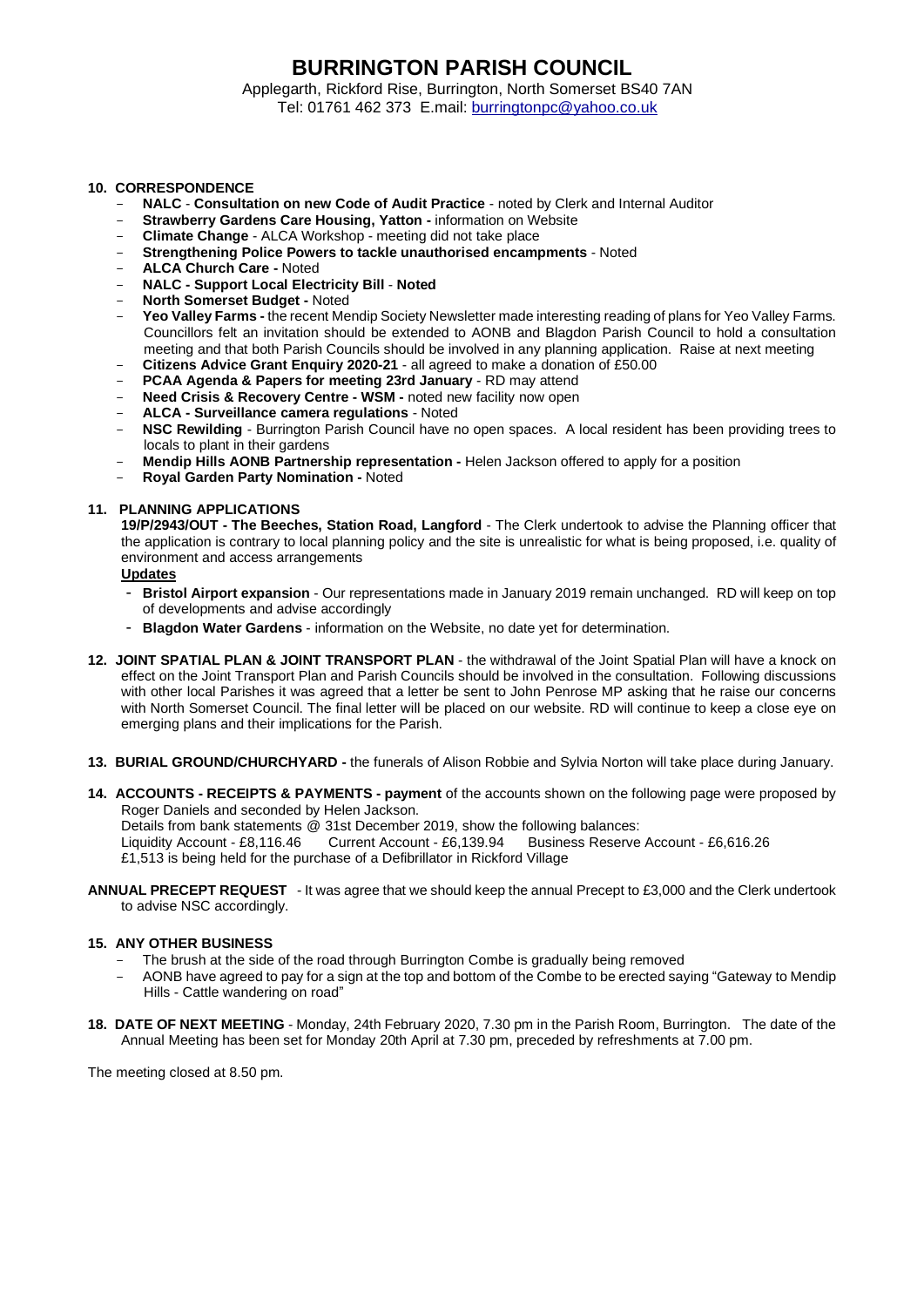Applegarth, Rickford Rise, Burrington, North Somerset BS40 7AN Tel: 01761 462 373 E.mail: [burringtonpc@yahoo.co.uk](mailto:burringtonpc@yahoo.co.uk)

## **ACCOUNTS**

## **Receipts**

| <b>Total Payments</b>                                                                | £1,030.58      |
|--------------------------------------------------------------------------------------|----------------|
| T Martin - Clerk's Expenses (Nov/Dec19)                                              | 29.50          |
| HMRC - Tax on Clerk's salary Oct-December                                            | 7.00           |
| T Martin - Clerk's salary October-December 2019                                      | 543.00         |
| C Husher - Cleaning of BC Toilets 2Dec-31 Jan 9 weeks @ £40                          | 360.00         |
| JG & T Martin - Strimming & Grass cut Burial Ground 2nd Dec                          | 55.00          |
| Southern Electric Supply to BC Toilets (DD) - Collected 29 Nov<br>- Collected 28 Dec | 18.46<br>17.62 |
| <b>Payments</b>                                                                      |                |
| <b>Total Receipts</b>                                                                | £934.57        |
| Caving Services (Nov/Dec 2019)                                                       | 20.00          |
| Mendip Outdoor Pursuits (Nov/Dec 2019)                                               | 200.00         |
| Safepost Box - BC Toilets                                                            | 225.00         |
| <b>Burrington Combe Public Conveniences</b>                                          |                |
| Cash towards Rickford Defib from Burrington Coffee Morning                           | 200.00         |
| Rickford Community Assoc. contribution to Rickford Defibrillator                     | 250.00         |
| Rickford Community Assoc. book proceeds for Defibrillator                            | 20.00          |
| Bank Interest - Business reserve A/c (Nov+Dec19<br>- Liquidity A/c (Oct/Nov/Dec19)   | 2.21<br>17.36  |
|                                                                                      |                |

### **BANK BALANCES @ 31st December 2019 Liquidity A/c Business Reserve £6,616.26 Current A/c £6,139.94**

**NB £1,513 held for purchase of Rickford Defibrillator**